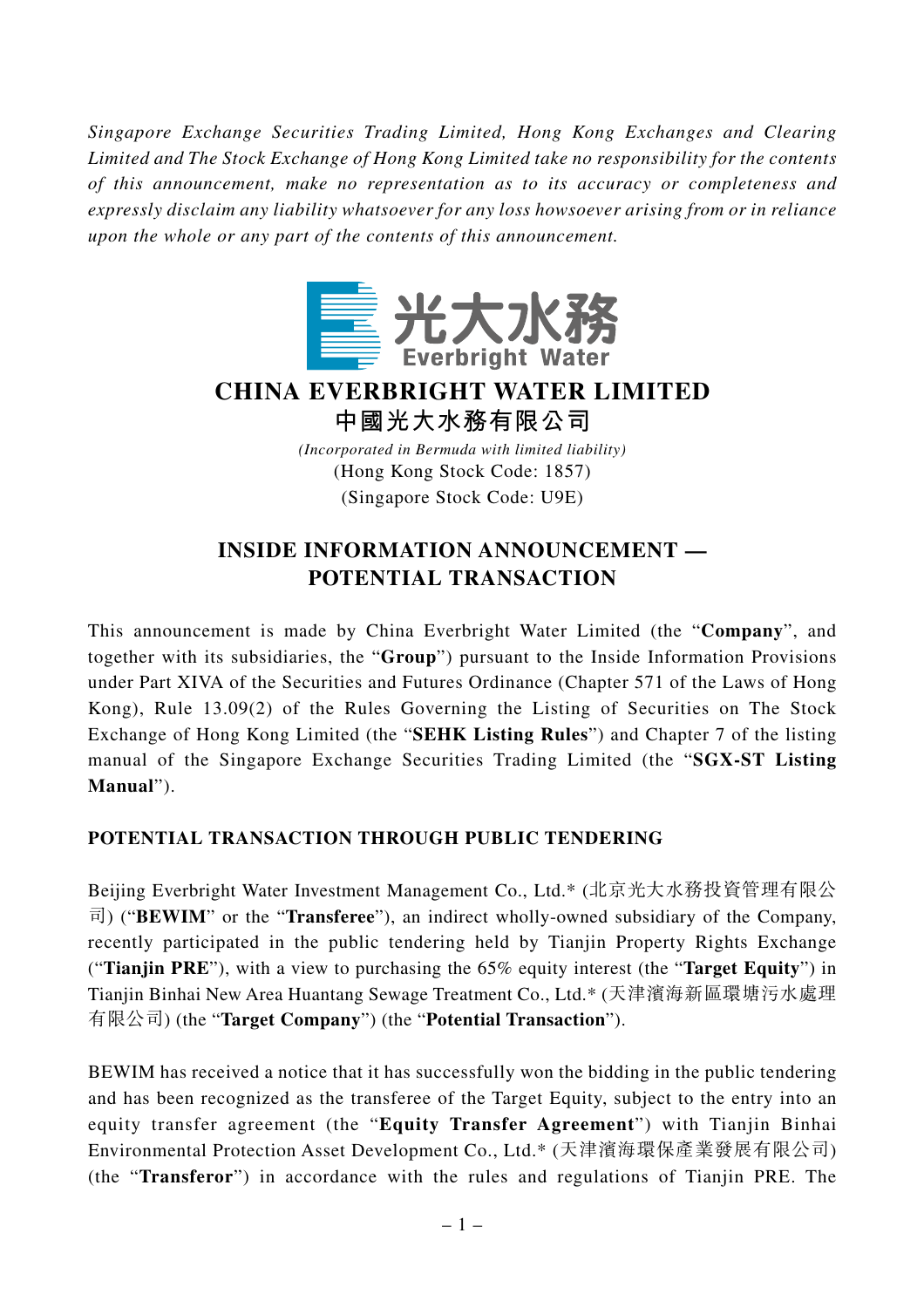consideration for the Target Equity, based on BEWIM's successful bid for the Potential Transaction, shall be RMB666,335,724, subject to the other obligations that the Transferee may have under the Equity Transfer Agreement.

#### **PROPOSED ENTRY INTO THE EQUITY TRANSFER AGREEMENT**

As at the date of this announcement, the Group and the Transferor have not entered into the formal Equity Transfer Agreement for the Potential Transaction. The Transferee and the Transferor will be negotiating the terms of the Equity Transfer Agreement, including but not limited to the payment of the consideration, the timing and manner of payment and conditions precedent to the Potential Transaction, and will enter into the formal Equity Transfer Agreement after such terms have been agreed upon and finalized.

#### **REASONS AND BENEFITS FOR THE POTENTIAL TRANSACTION**

The projects owned by the Target Company have an aggregate daily water treatment capacity of 220,000 tonnes, including Beitang Waste Water Treatment Plant\* (北塘污水廠) (including phase 1 project and upgrading project) with a daily waste water treatment capacity of 150,000 tonnes, Beitang Reusable Water Plant\* (北塘再生水廠) (including a reusable water project and water supply pipeline network of 49km in length) with a daily reusable water supply capacity of 45,000 tonnes, and Gangdong Waste Water Treatment Plant\* (港東污水廠) (including phase 1 project, phase 1 upgrading project and phase 2 expansion project (under construction)) with a daily waste water treatment capacity of 25,000 tonnes. The Potential Transaction serves to expand the presence and influence of the Group in Tianjin Municipality and provides a solid foundation for further waste water treatment projects to be undertaken by the Group in Tianjin Municipality and its surrounding regions in the future.

The directors of the Company (the "**Directors**") consider that the Potential Transaction will be entered into on normal commercial terms. Taking into account the above reasons, the participation in the public tendering and the final bidding price are fair and reasonable and in the best interests of the Company and its shareholders as a whole.

### **INFORMATION ABOUT THE GROUP**

The Company is principally engaged in water environment management, sponge city construction, river-basin ecological restoration, water supply, waste water treatment, reusable water, waste water source heat pump, sludge treatment and disposal, research and development of water technologies, and engineering construction, etc.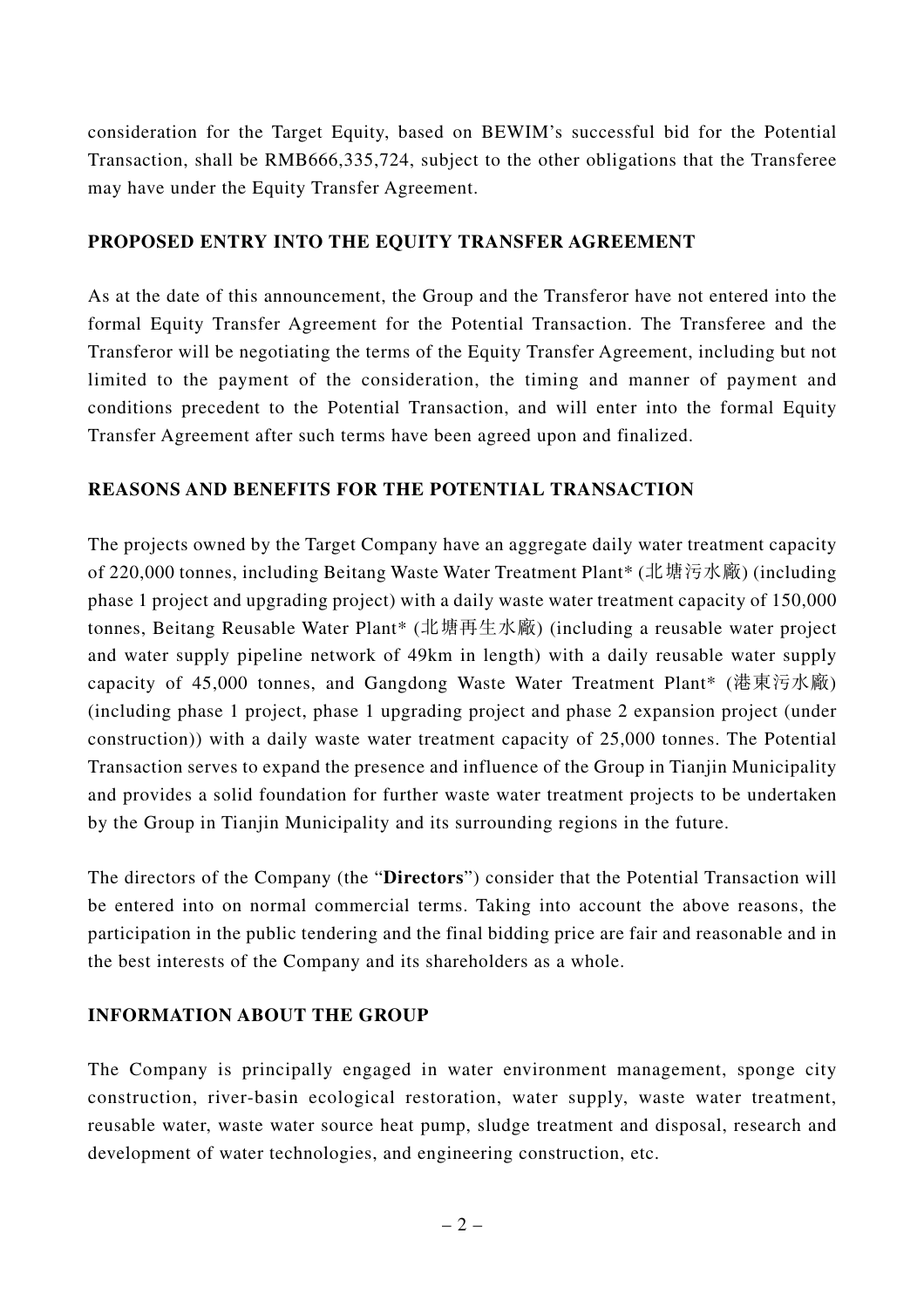#### **INFORMATION ABOUT THE TARGET COMPANY**

To the best of the Company's knowledge, the Target Company is currently a wholly state-owned enterprise which is principally engaged in waste water treatment and recycling; pipeline engineering; municipal engineering; construction, management, operation, technical consultation and ancillary services of waste water and reusable water treatment facilities; research and development and operation of environmental protection technology and environmental protection products; renewable resources utilization and operation; sludge dewatering treatment and its application.

#### **INFORMATION ABOUT THE TRANSFEROR**

As at the date of this announcement, the Transferor holds a 100% equity interest in the Target Company. To the best of the Company's knowledge, the Transferor is principally engaged in the construction of infrastructure for environmental protection industrial parks; household waste-to-energy; waste water treatment; manufacturing and research and development of environmental protection materials and environmental protection equipment; harmless treatment of solid waste; utilization of renewable resources; and testing of environmental protection products.

Tianjin PRE and the Transferor are not regarded as "interested persons" of the Company or associates of "interested persons" of the Company under the SGX-ST Listing Manual. None of the Directors or controlling shareholders of the Company has any interest, direct or indirect, in the Potential Transaction.

To the best of the Directors' knowledge, information and belief having made all reasonable enquiries, the Transferor and its ultimate beneficial owners are third parties independent of the Company and its connected persons under the SEHK Listing Rules.

## **IMPLICATIONS UNDER THE SEHK LISTING RULES AND THE SGX-ST LISTING MANUAL**

In the event that the Potential Transaction materializes, the Company will comply with the relevant disclosure requirements under the SEHK Listing Rules and the SGX-ST Listing Manual.